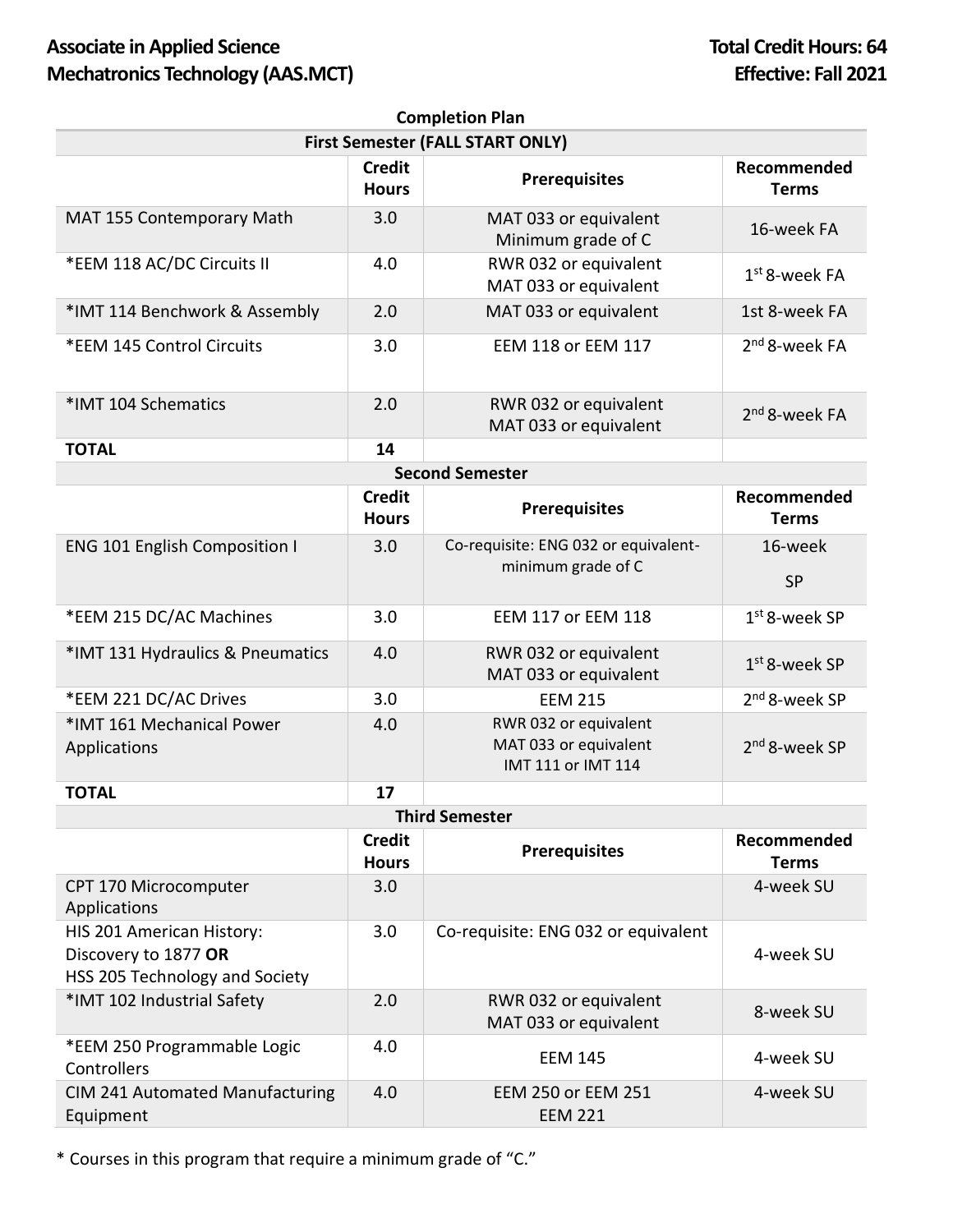| <b>TOTAL</b>                                                                  | 16                            |                                     |                             |  |
|-------------------------------------------------------------------------------|-------------------------------|-------------------------------------|-----------------------------|--|
| <b>Fourth Semester</b>                                                        |                               |                                     |                             |  |
|                                                                               | <b>Credit</b><br><b>Hours</b> | <b>Prerequisites</b>                | Recommended<br><b>Terms</b> |  |
| <b>COL 101 College Orientation</b>                                            | 1.0 <sub>1</sub>              |                                     | $1st$ 8-week FA             |  |
| PSY 105 Personal/Interpersonal<br>Psychology OR<br>PSY 201 General Psychology | 3.0                           | Co-requisite: ENG 032 or equivalent | 16-week FA                  |  |
| *AMT 105 Robotics & Automated<br>Controls I                                   | 3.0                           | <b>CIM 241</b>                      | $1st$ 8-week FA             |  |
| *IMT 170 Statistical Process Control                                          | 3.0                           | CIM 241 and EEM 250                 | $1st$ 8-week FA             |  |
| *AMT 205 Robotics & Automated<br>Controls II                                  | 3.0                           | <b>AMT 105</b>                      | 2nd 8-week FA               |  |
| *EEM 274 Technical/Systems<br>Troubleshooting                                 | 4.0                           | CIM 241 and EEM 250                 | $2nd$ 8-week FA             |  |
| <b>TOTAL</b>                                                                  | 17                            |                                     |                             |  |